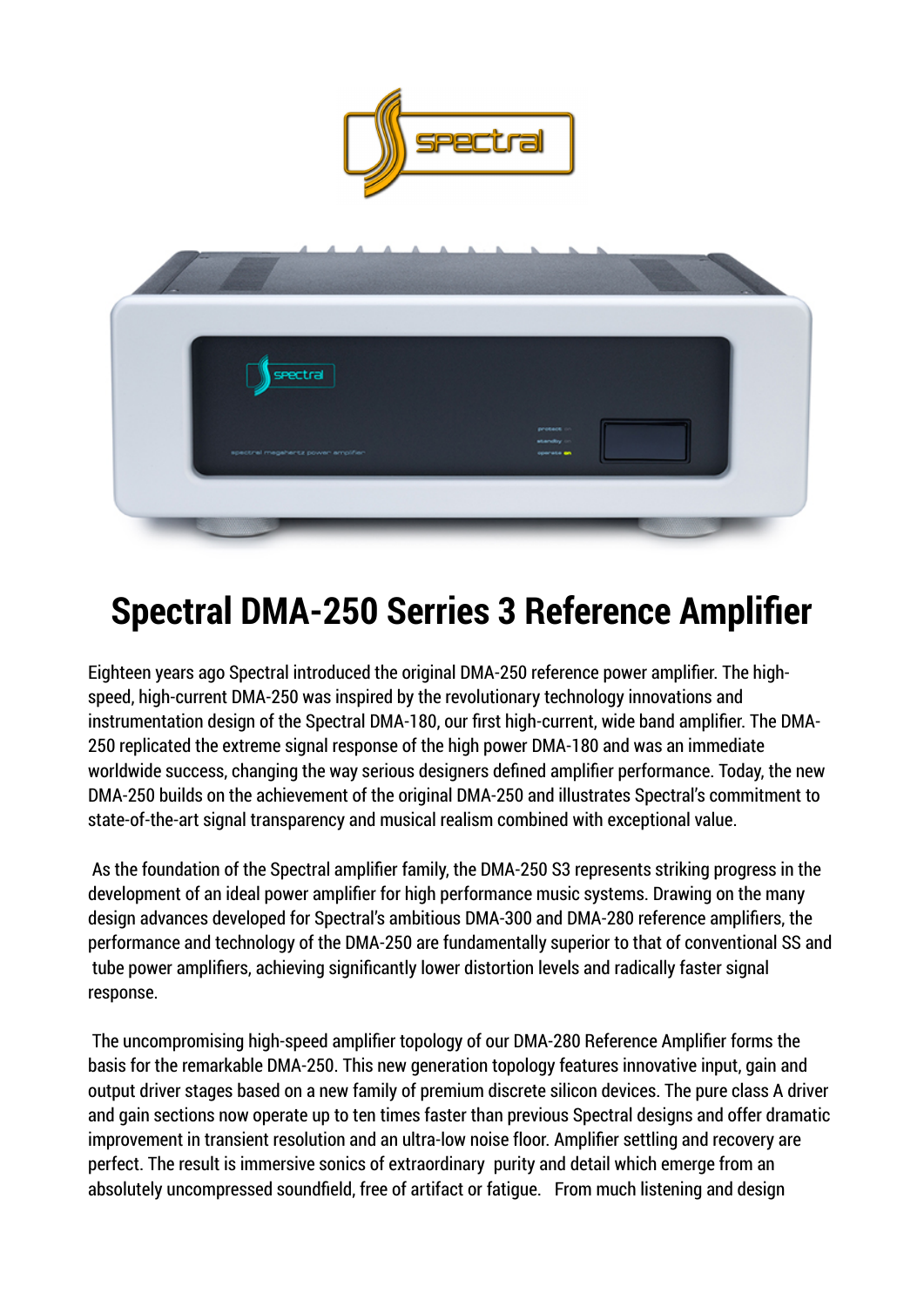experimentation, Spectral has consistently pioneered component systems having fast settling, highspeed circuit architecture. These have invariably outperformed more traditional often cumbersome high-end design methods to achieve superlative detail, soundstaging and listener involvement. Indeed, test methodology simulating music waveforms and hearing acuity confirm that quickness of response and rapid signal extinction when reproducing complex dynamics are mandatory for accurate music reproduction. Only then can one preserve instantaneous waveform accuracy to prevent cover-up of delicate musical signals by previous events. Construction and performance of the Spectral DMA-250 S3 Reference Amplifier for this demanding criterion and resulting sonic resolution are unmatched among contemporary high-end amplifier designs.

#### **Unparalleled Resolution, Unprecedented Control**

The very high-speed launch and high current reserves of the new DMA-250 are achieved with the use of Spectral's proprietary "Focused Array" construction. Our breakthrough topology time aligns high-current vertical fet output devices for rapid, pistonic signal launch. The output section is comprised of eight individual V-fet amplifier modules paralleled to achieve a minimum 200 watt RMS / per channel with 60 amp capability. With this "Focused Array" arrangement of parallel fet amplifiers, full rated power is delivered with total load stability at an unprecedented 1 MHz.

Like the renowned DMA-280 Reference Amplifier, the DMA-250 utilizes Spectral's unique "Focused Array" output section design with powerful ultra-fast Mega Fet devices. Each device, having vacuum tube like operating character, is energized from its own dedicated high energy storage capacitor, rectifier, and individually powered from an isolated ultra-low coupled transformer winding. Individual teflon bias trimmers are used to calibrate each output device separately. Groups of these individual output device / power supply circuits utilize field folding construction and electronic shielding to further impede propagation of stray interference. The resulting "Focused Array" of individual isolated output sections performs as one with virtually no cross-coupling and energy storage artifacts reflecting between output devices. During extreme program dynamics, this arrangement can launch an instantaneous high current drive of over 60 amps per channel to the most sophisticated loudspeakers with assured precision waveform tracing. Gone are performance damaging magnetic and electrical field propagation problems of conventional multiple device power amplifiers. Without stray radiation, critical small signal paths within the DMA-250 and other sound system components can perform with lowest possible distortion and settle to signal extinction in microseconds. Hence, the DMA-250 works with power and speed yet behaves inert to other electronic parts of the system. Reproduction is highly articulate and resolving yet has all the powerful unlimited character of the finest very high power amplifier designs due to its superb overload and ultra-fast recovery characteristics.

# **Ultra Premium Discrete High Speed Circuitry**

Small signal circuitry is based on Spectral's proven discrete circuit multiple cascode, double push-pull fet technology. Premium silicon array construction, similar to circuitry in the DMA-280 Reference Amplifier, is applied to the DMA-250 to achieve enormous internal dynamic range capability. This reserve is linear class A with many times greater dynamic capability than program demands. It allows high current drive for quick controlled response from the very large output FETs as well as isolation from their internal electronic activity. Unhindered by interferences and slow cumbersome response of conventional practice, these parts operate with unyielding control and exacting precision. Reproduction is absolutely pure, effortless, highly focused and holographic.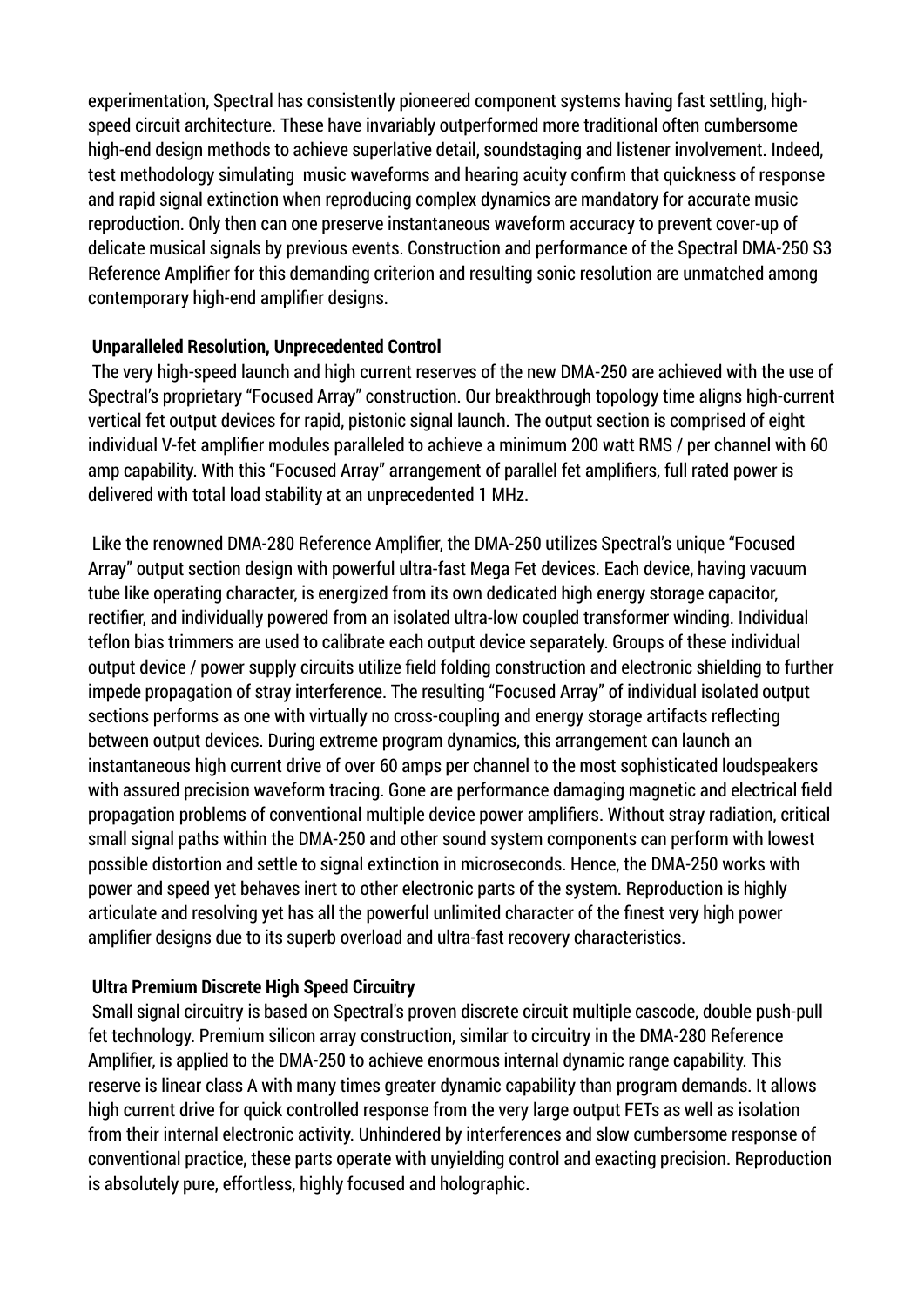Audio amplification paths through the DMA-250 are direct, inherently linear and simple. These minimalist configurations have always sounded and measured the best but normally become ponderous and overburdened when protection and support functions are added. The DMA-250 takes a different route to solve the sonic problems of amplifier protection circuitry. To maintain the pristine signal path, a sophisticated analog computing ancillary system is thermal and opto-coupled within the amplifier. This "hands off" operational management system observes device loading and power dissipation as well as speaker damaging out of range signals. It takes control without circuitous cross interfering connections to electronics in the signal path, leaving the musical signal absolutely pure and totally untouched.



#### **New Solutions to Old Interface Problems**

All connections to the DMA-250 have internal interfaces to assure ideal conditioning as well as optimum transmission of audio signals and power. The crossing points or matching networks also remove interferences that would otherwise enter sensitive circuitry and create unwanted signal propagation and noise. Traditional solid state amplifiers have always employed output terminating networks to provide an impedance or compliance to accommodate the load of the speaker cable and crossover in order to protect the amplifier. Unfortunately, the problems associated with using conventional output networks are severe, ranging from non-linear and unpredictable loading behavior to magnetic field propagation and noise. All these problems will degrade amplifier performance and sonics. In Spectral amplifiers the sources of these distortions are eliminated. Stabilizing networks, resistors, chokes and inductors are replaced with tailored precision woven cables which eliminate nonlinearities, noise propagation and magnetic fields. Now the signal from the output devices to the cable load is pristine, isolated and uncompromised by passive component problems.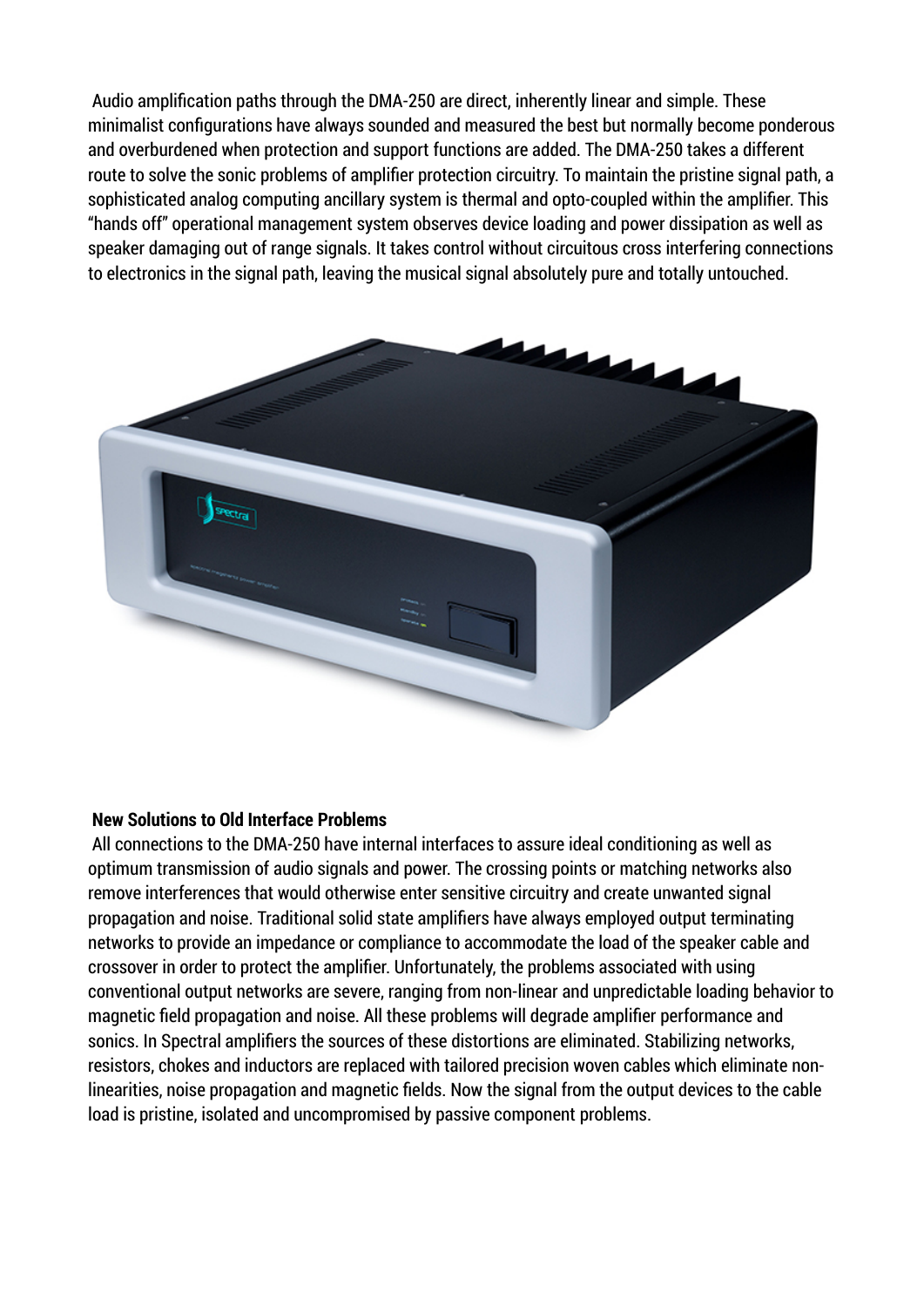#### **Unique Advantages of the High Speed Topology**

Spectral amplifiers beginning with the first of its kind DMA-180 have unique timed or focused power architectures. Their circuitry, including choice of fast CMOS output semiconductors and construction layout assure responses from all power parts arrive equally to the speakers and the internal feedback components. To do this, each output device has its own isolated power supply source and field cancelling layout. Groups of these are placed for coincident timing so that responses can be precise and simultaneous. Their field cancelling design assures their actions do not propagate noise to the sensitive input circuitry and feedback components. Heavy shielding is unnecessary. Since these configurations operate so quick, our internal interface cables provide precise impedance and compliance to eliminate unpredictable loading behaviors. Old solid state designs use coils for this purpose but their magnetic field propagation degrades performance. Heroic massive machined chassis construction might improve the problem but is simply not necessary except for cosmetic decoration. The focused power architecture, woven and terminated interface cables along with sophisticated signal and routing of Spectral designs and construction provide safety and extreme internal noise isolation. Crossover transitions between positive and negative FETS are smooth and small signal feedback circuits operate in a ultra-quiet environment to eliminate overcorrection responses typical in other highend amplifier designs.

#### **High Resolution and the Listening Experience**

Quick response and instantaneous accuracy to the original music waveforms of live signals are the hallmark of well crafted high resolution recordings. The same requirements are necessary for their reproduction. A large inherent bandwidth that is not forced by excessive correction or feedback is an essential performance foundation as it can avoid having to confront many technical complications with negative sonic consequences. Transient intermodulation, cross modulation, group delay distortion, dispersion, reactive loading are a few of these difficult to describe and understand errors that will not be found from the DMA-250. Advanced testing and state-of-the-art semiconductors, exceptional layouts with much dedicated engineering has been necessary to address and eliminate these distortion issues. In a waveform or time sense, the output signal from the DMA-250 traverses from point "A" to "B" of a musical event with exactly the same waveform shape as its input signal. It does this with parts-permillion accuracy that is free of memorialized unnatural artifacts either before or after the input event. This requires extreme precision. Because Spectral circuits have intrinsic speed and accuracy, the amplification from the DMA-250 is stress free and precise. This important performance aspect preserves clarity, transparency and resolution.

#### **The Reference Amplifier for the Rest of Us**

For the serious music enthusiast, the DMA-250 S3 Reference Amplifier is a 'game changer' just as its revolutionary predecessors have been. With its extreme ultra-low distortion and extraordinary signal response courtesy of the benchmark DMA-280, the DMA-250 sets a very high standard indeed. Today's DMA-250 distills the essence of what Spectral engineers have discovered over decades of painstaking engineering research in the pursuit of ultimate amplifier design. The DMA-250 is also eloquent proof that state-of-the-art performance and ultimate refinement need not cost a kings ransom. Although of reasonable cost, the DMA-250 offers uncompromising sonic sophistication and drive precision for the most critical of music system applications. The DMA-250 S3 is the reference amplifier for the rest of us.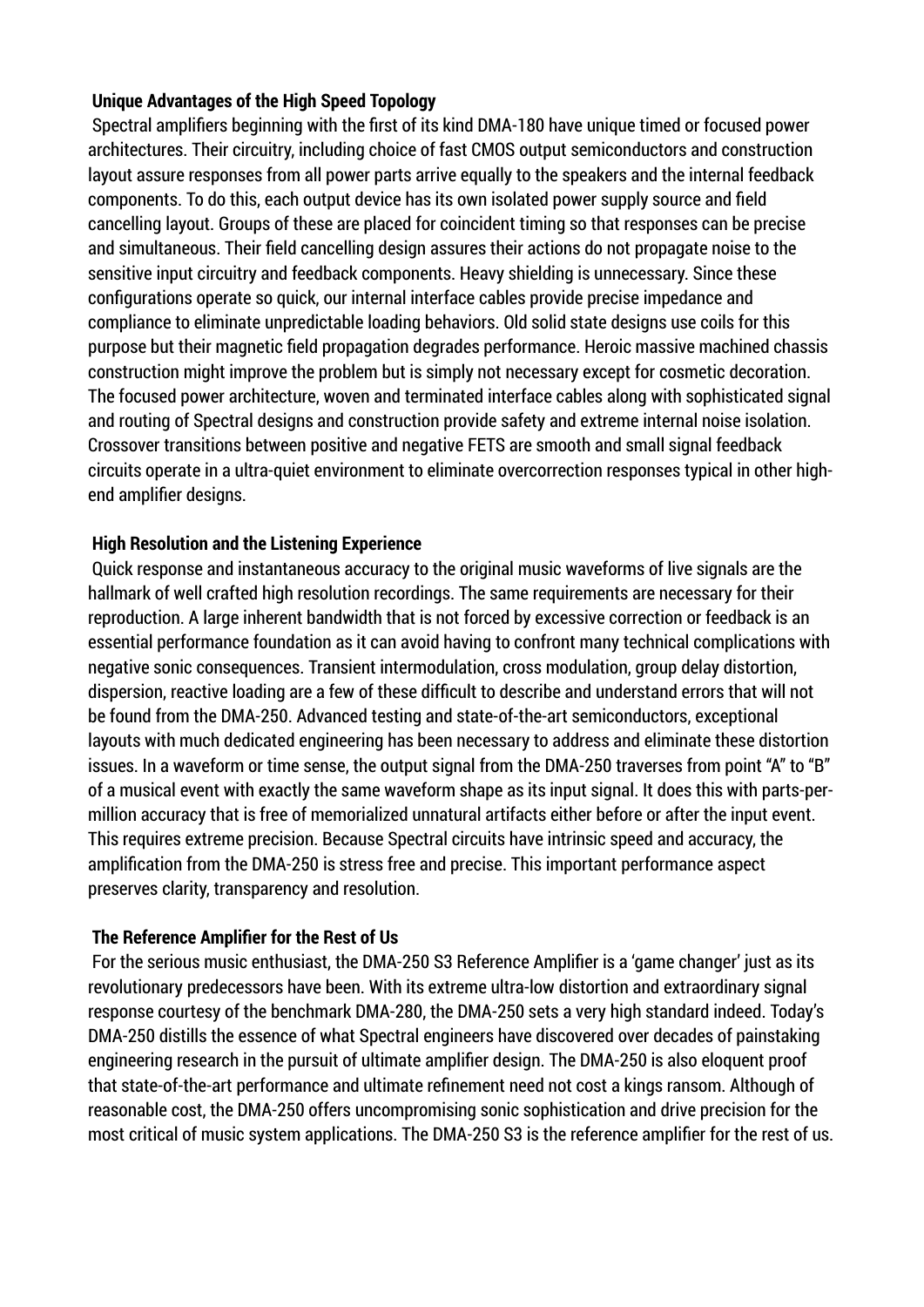### **Specifications**

- Power Output (continuous), 200 Watts 8Ohm, 360 Watts 4Ohm, 545 Watts 2 Ohm
- Output Current: 60 Amps peak per channel
- Frequency Response: ±0.1 dB, DC-150 Khz, ±1 dB, DC-1 MHz, ±3 dB, DC-1.8 MHz

## **Distortion**

- Static: Less than 0.015% from DC to 100 KHz, typically 0.005% @ 200 WRMS/8 ohms
- Dynamic: 8 Tone Cluster Test 20 KHz @ 500 Hz separation; 0.01% 8 ohms; 0.015% 4 ohms
- Speed Rise Time: Less than 400 nanoseconds
- Settling: 1.5 microseconds to -40dB
- Slew Rate: 600 volts/microsecond

## Noise

- Signal to Noise: 97dB
- Crosstalk: -102dB @ full power 8 ohms

# Input

- Impedence: 10K ohms
- Sensitivity: 1.5 volts / nominal output

#### Power Supply

- Line Voltage: 100 volts, 120 volts, 240 volts (factory set)
- AC Voltage Range: ±10%
- Maximum Consumption: 1600 Watts
- Quiescent Consumption: 250 Watts
- Operating Temp: 0° to 50° Celsius range; 32° to 122° Fahrenheit

# Protection Features

- DC Protection Servo: 0.5 volt range
- Current Limit Onset: 40 Amps
- Thermal Threshold: Protects at 85° Celsius, 185° Fahrenheit
- AC Main Fuses: 2 @ 2.5A 3AG Slo-Blo for 100 120 VAC
- Dimensions W x H x D: 48.22 x 18.4 x 45.8cm
- Weight: 29.0 kg